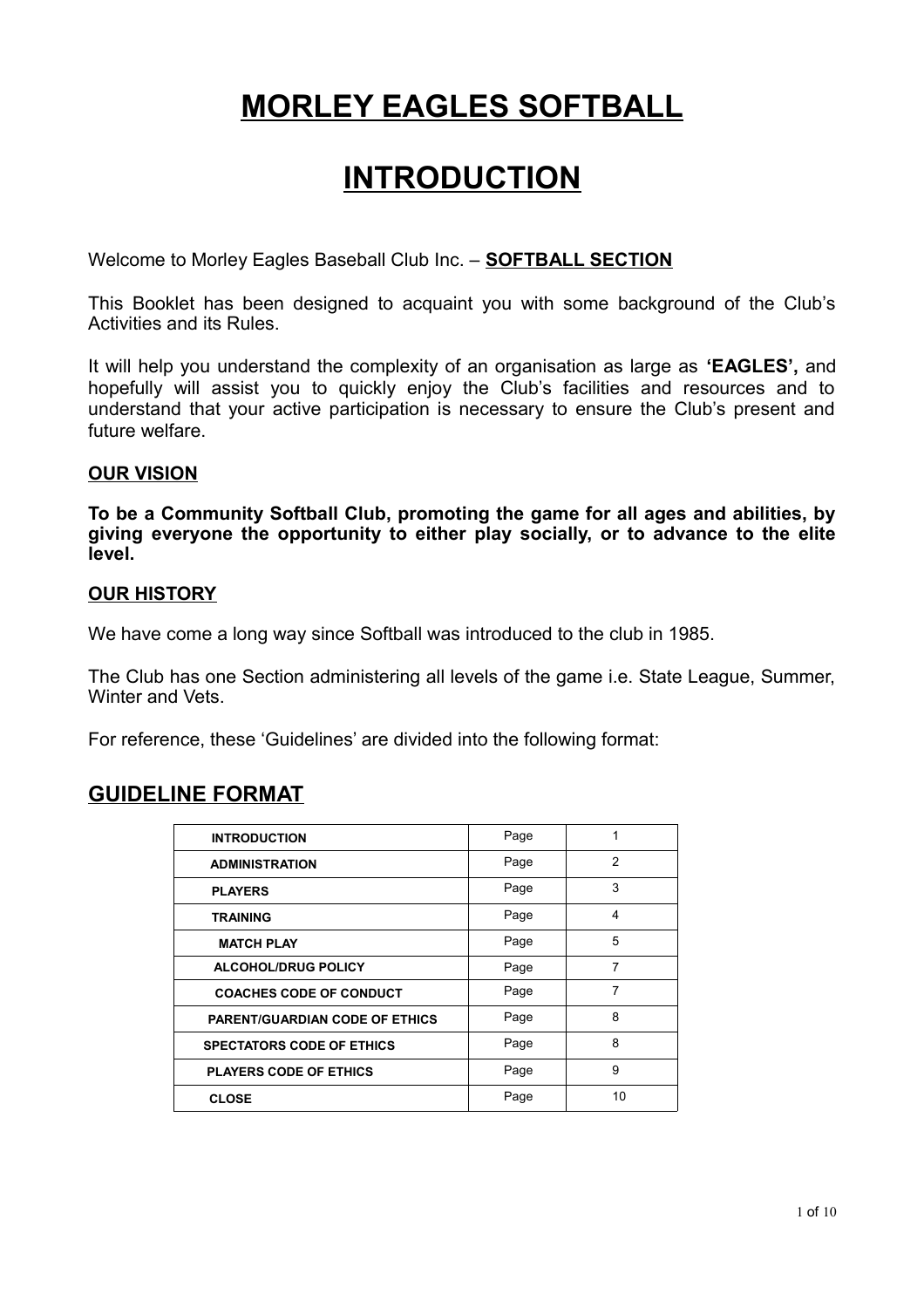## **ADMINISTRATION**

- 1. For your reference a Committee Directory is enclosed inside this Booklet.
- 2. Enquiries regarding Club matters should be directed to the Club Secretary, or to an appropriate Committee Person.
- 3. **Equipment** It is expensive! Coaches and team officials are asked to look after and maintain club equipment. Damaged and lost equipment is to be reported to the Property Officer, as are requests for additional equipment, match balls, etc.
- 4. **Fees** The club Treasurer or their delegate are to issue a receipt for **ALL** money collected. Original copy of the receipt to the player. Duplicate to the club Treasurer with the money. Triplicate retained as team record. Your co-operation is appreciated in reminding players of outstanding fees and fundraising monies. **No** player is permitted to take the diamond if they have not paid a deposit as set by each season's committee at time of registration. The deposit is non refundable after the first game is played.
- 5. **Coaches -** will have receive a 50% discount on their playing fees, and a coaches shirt (every three years if applicable). No further discount applies. The discount applies to the season coached in. The discount applies to one coach per team. Any coach who has a player in their team under 18yrs of age will need to obtain a WWC Card, which must be sighted by the club secretary. Cards must be produced upon request.
- 6. **Committee Meetings** are held monthly. Coaches or a team proxy are requested to attend. Any problems, queries, grievances etc. can be directed through this meeting, or to any committee member.
- 7. **Success -**The main measure of success for coaches at Morley Eagles is the number of players from their team who return to the club the following season.
- 8. **Trophies** The Club provides the following trophies;
	- **Most Valuable Player**, **Batting**, **RBI's** or **Most Consistent** and **Coaches**.
	- For Premier Teams, an overall **Club Champion Award** will be presented.
	- Where the club field's winter sub junior teams and summer under 13 teams, a **Coaches Award** will be presented with all other team members receiving a participation trophy.
	- For the Veterans competition, a **Most Valuable Player** and **Coach's** trophy will be awarded.

#### **There will be no deviation in the naming of trophies presented to any competitions at club presentations.**

Coaches are to complete MVP voting slips as soon as possible after the game. Voting slips are to be sealed in the envelope provided and returned to the club registrar on a **monthly** basis. Envelopes will be opened on a nominated date. Coaches may attend the vote count.

### **PERPETUAL TROPHIES (To be retained at the club)**

**Summer** – Best Club person, Best Junior Club person, Most promising Junior Female Player, Coach's Trophy (Senior and Junior), Best Presented Junior Team.

 **Winter** – President's Award (John Rebick Memorial Award), Helmet Award, Glove Award, Best Junior Player.

**State League** – Club Champion (Male/Female).

**Club** – Dannie Butcher – Awarded after playing fifteen seasons.

**Grand Finals** – The Club will award a trophy to the Best Eagles player in all Grand Finals. Where the finals are contested over three games, an overall aggregate will be used to determine the winner. Premiership medals will be presented to successful winning teams (Players and Team Officials).

- 9. **Milestones –** The club will acknowledge player milestones with a cloth badge at fifty game increments, commencing at fifty games. In addition to badges, commemorative medals will be presented for 200, 300, 400 and 500 games played.
- 10. **Awards –** The club will acknowledge voluntary service in any capacity, by presenting the following awards:
	- After Three year's contribution Certificate of Appreciation
	- After Seven year's contribution Dedicated Service Award
	- After Ten year's contribution Life Membership (in accordance with the Club's Constitution requirements)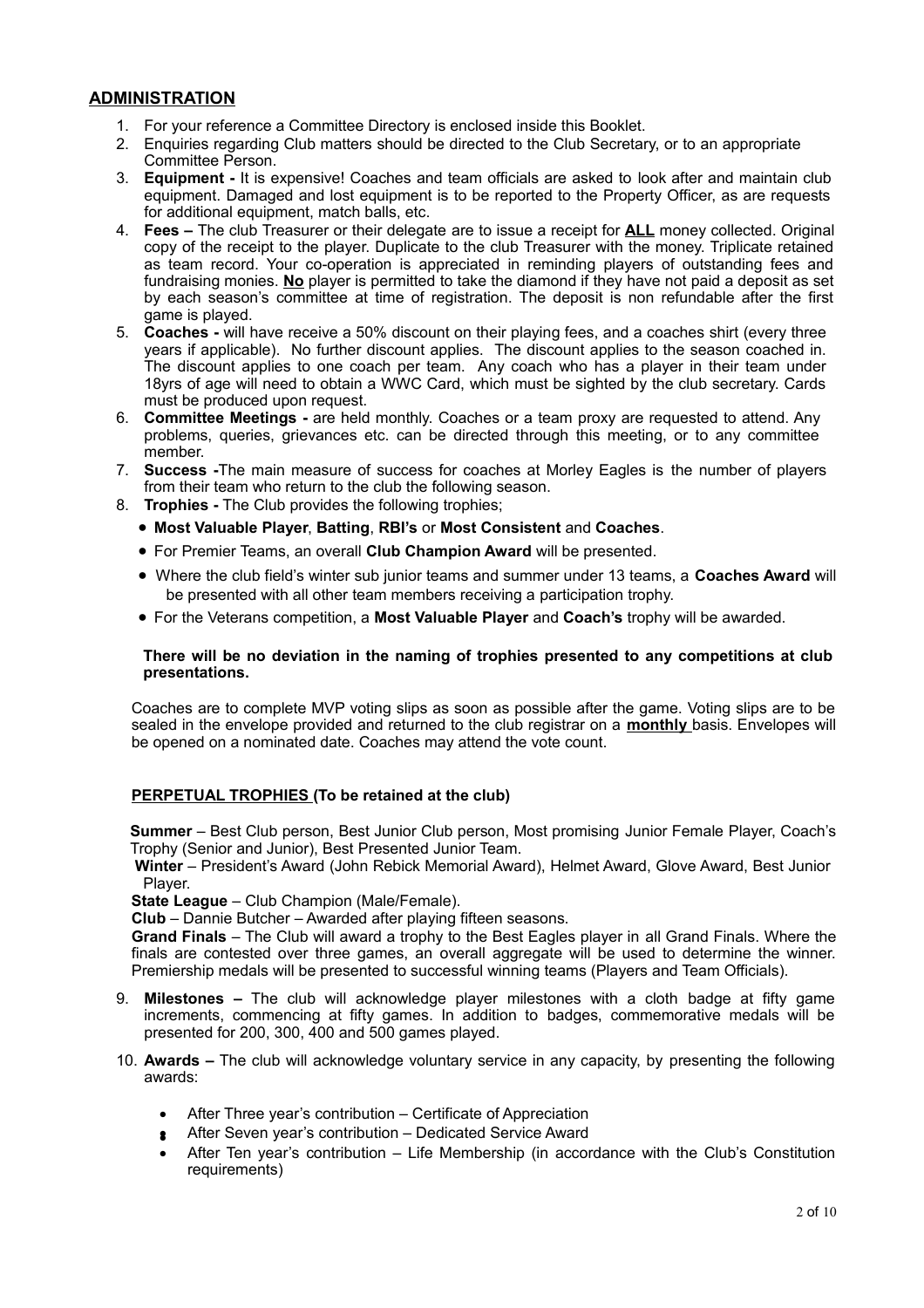- 11. **Accreditation –** Coaches are encouraged to become accredited. Coaches and Assistant Coaches who become accredited and subsequently coach a team in the club will have their accreditation costs refunded, subject to committee approval.
- 12. **Coaches and Team Officials -** are requested to actively encourage players to support club activities and club commitments, including umpiring duties.
- 13. All coaches, team officials and volunteers are expected to abide by their respective Codes of Conduct.
- 14. The lifeblood of our Club is communication! To assist in this area, the Club has a website and Facebook group. Please email items of interest to the club email for distribution.

## **PLAYERS**

- 1. Our sport operates in a competitive environment all players are valuable. NO PLAYER should be told that they are "no good" or that they are "not wanted". It is easy to send players away, but difficult to recruit them. Refer clause 14 for problem solving procedure.
- 2. If, in a coaches opinion, a player should be relocated to another grade for whatever reason, before any action is taken the matter is to be raised with the Club Secretary.
- 3. Players are not to be "poached" from other teams within the club. Where a coach would like to invite another player(s) to train or just "sit on the bench" with another grade, then this **MUST** be with the sanction of the player's team coach. Areas of conflict are to be raised with the Club Secretary.
- 4. Requests for "fill in" players are to be via the player's coach. If nothing else, it is courtesy! This applies to both Senior and Junior players. Fill in players must be club members so that we do not incur irrecoverable Perth Softball League (PSL) fees. **No player(s) are to be played under assumed names**.
- 5. All Premier League, Senior A grade Teams and Junior A grade must have nine players on the diamond at all times. Players from lower grades must be used to fill these teams in accordance with clause 3 above.
- 6. Where there is a player movement, the Club Registrar **must** be advised so that club records can be maintained.
- **7. Coaches are asked to fill in the Team List sheet provided inside the front cover of their scorebook, including any new players or "fill in" players who go on the diamond. These are to be handed to the Registrar before the Christmas break and at the completion of the season. (Finals included)**
- 8. **New players!** Details are to be notified immediately to the Club Registrar to ensure that ALL areas of Registration and Club Membership are complied with. No player is to take the diamond if unfinancial.
- 9. Coaches and/or Team Officials are requested to maintain a list of players and their financial status so that every effort can be made to collect playing fees. The Club Treasurer will provide regular Team Lists showing the status of each player.
- 10. Un-financial players are ineligible to receive Club Trophies.
- 11. Players joining the Club part way through a season will be required to pay Club Membership, compulsory WASA & ASF Fees and pro-rata Club Fees. Pro rata playing fees apply for any player joining the club six weeks after the commencement of the season.
- 12. To be eligible for a trophy, a player must have played 50% of the fixtured qualifying games.

#### **13. Dress Standards**

Coaches and Assistant Coaches are to abide by the PSL "Rules of Match Play".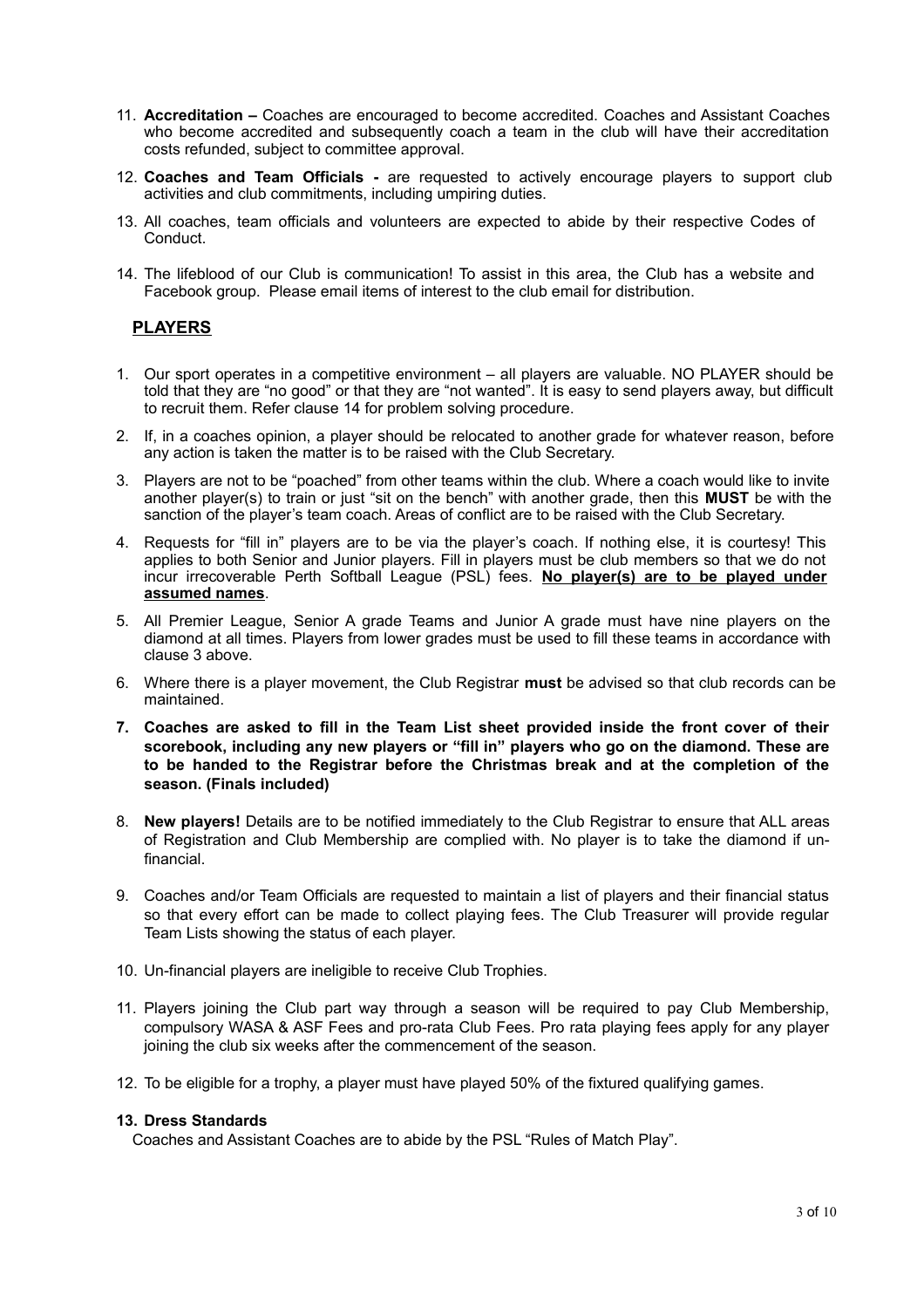Coaches and Team Officials are to ensure that players on the diamond are properly dressed in a Club Uniform.

The Club uniform consists of:

- 1. Cap Blue with a red E outlined in white on the front and Eagles in white on the back.
- 2. Shirt White with blue shoulders and sleeves, trimmed in red with Eagles across the front in red writing with blue outline and numbers on the back in blue.
- 3. Pants Red with a white stripe outlined in blue down each side.
- 4. Belts are blue. Socks are royal blue/stirrups white with blue stripe.
- 5. Walkout shirts which are red white insert at sleeves trimmed in blue. Blue collar Eagles written in white and trimmed in red.

Any player absent from the Club for more than 3 years forfeits the right to their playing number. Number 5 and 66 are not to be issued in the Winter Competition.

#### **Coaches and Team Officials are to ensure that all Premier League, A Grade, Junior and Sub Junior players have their shirts tucked in.**

#### 14. **Disgruntled Players** The following procedure will apply:

The disgruntled player(s) should first approach their Team Coach to discuss the matter, to see if the problem can be resolved or common ground reached.

Where the problem still exists the matter should then be raised with the Club Secretary.

Once the matter has been resolved, the Club Registrar is to be advised of any player movement(s), so that Club records can be maintained.

- 1. Junior players taking the spot of a senior player pay senior fees.
- 2. All Player Clearances must be directed to the Club Secretary who will liaise with the Registrar and Treasurer (and the Player's Coach if applicable) to ensure everything is in order before granting any clearance.
- 3. State Representatives An amount shall be allocated in each year's budget for club state team representatives with players to receive an amount as determined by the club committee.

## **TRAINING**

- 1. All training will be conducted at Waltham Reserve. Training Sessions are not to exceed two (2) hours duration.
- 2. Coaches are asked to abide by the Clubs training roster.
- 3. **Lights.** These are expensive to run. Use them as required. Ensure they are turned off after use. Please ensure that power outlets on light towers are secured after use. **Lights must be out by 8.30pm**
- 4. **Coaches** are to ensure that the Toilets Change rooms and Store Room are secured and all lights are off after the completion of Training or Games.
- 5. **Diamond 1**  Where Base/Home Plate Cut Outs are in place.

If the Cut-Outs are not maintained they will fall into disrepair. COACHES ARE ASKED TO RAKE EACH CUT-OUT AFTER EVERY TRAINING SESSION. A rake is provided for your convenience.

6. Coaches are reminded that the Club wishes to maintain an excellent relationship with the residents surrounding the Reserve.

Batting should be conducted with either the use of Back Nets, or in another direction, to ensure balls do not enter resident's gardens, or hinder the safety of motor vehicles using the roads. Foul language is to be discouraged.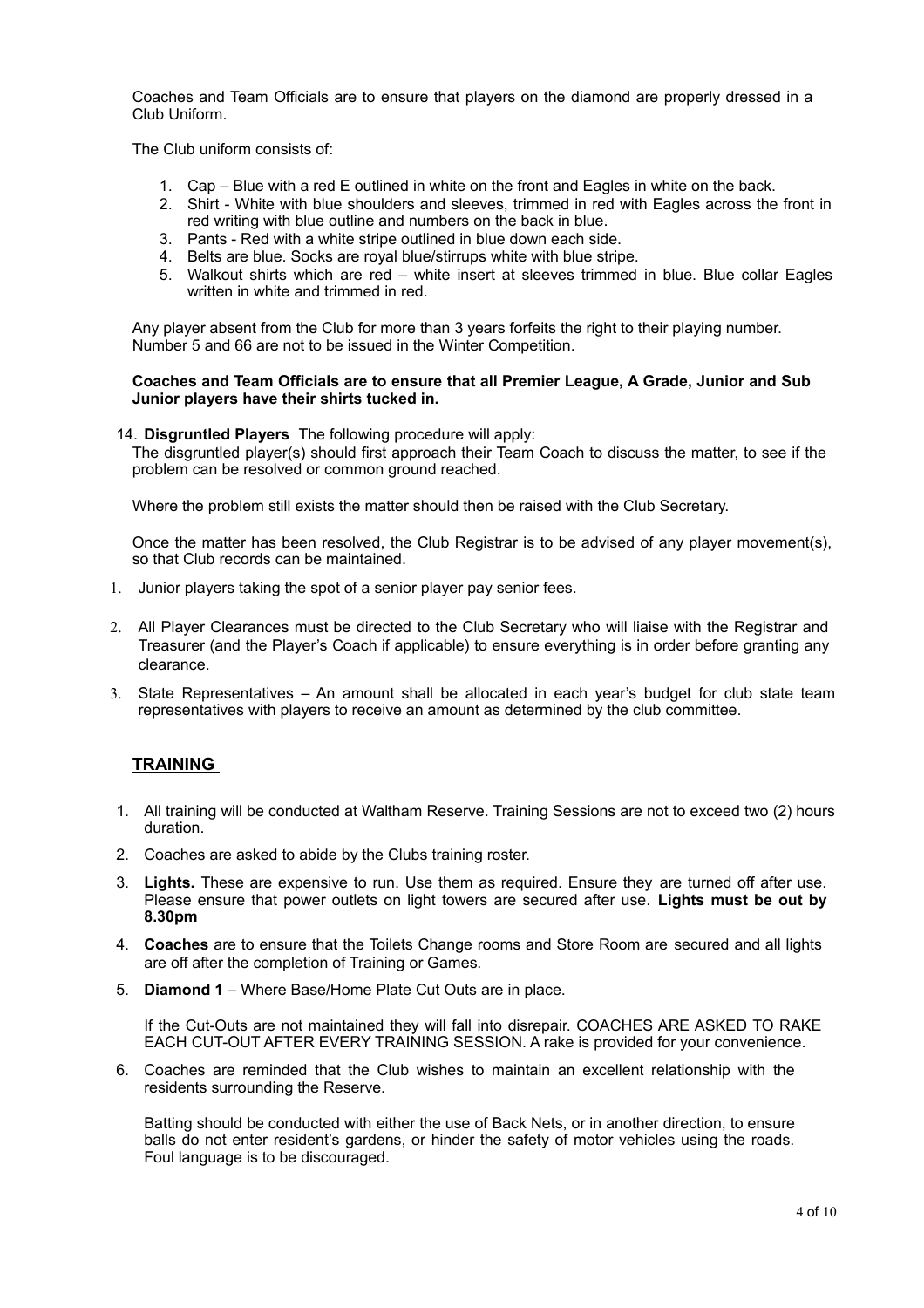- 7. Back nets are provided for Training. Please secure them after training. **Note There is to be no batting into the main Diamond Back Net.**
- 8. **Pitching and Rookie Ball Machines,** these are expensive pieces of equipment and difficult to replace and therefore must be looked after. In particular, the Rookie Ball Machine must be connected correctly to prevent damage. If you are in doubt please ask the Property Officer.

Safety screens must be used when operating the machines, other-wise insurance cover is negated.

Please ensure that the machines are secured away after use.

9. Please advise the Secretary of any changes of Training Venue or location of any scratch matches or other organised sessions. These must be noted for insurance and club management purposes.

### **MATCH PLAY**

- 1. Rules of Match Play are those that are listed in the PSL Competition Fixture Book**. PLEASE** take time and **READ THEM**. Game results are to be lodged online to the Perth Softball Leagues NO later that 5.00pm the following Monday.
- 2. Umpiring Commitments Coaches are reminded of the Club's responsibility to umpiring commitments. The Club **WILL NOT** be responsible for umpiring fines. Players not meeting their umpiring commitments will be levied with the PSL fine, and if not paid, will be deemed unfinancial, with both the Club, and PSL.
- 3. Forfeited games are simply not acceptable. Alternative arrangements should be able to be made to avoid the situation of a forfeit. If a Team does forfeit a game, the Coach MUST ADVISE the Club Secretary within two (2) days of the event.
- 4. **Injuries.** Any player injury is to be recorded in the Score Book and the Club Secretary notified via the Injury Report Form.

#### **Registered players are covered by insurance for any injuries sustained during any game, Club organized training sessions or events. A claim must be lodged with SportsCover Insurance within 30 days of the incident.**

Coaches and Team Officials are asked to let the Team and its supporters know who the sponsor is and encourage them to support them where possible.

5. **Injuries.** Any player injury is to be recorded in the Score Book and the Club Secretary notified via the Injury Report Form.

Registered players are covered by insurance for any injuries sustained during any game, Club organized training sessions or events. A claim must be lodged with SportsCover Insurance within 30 days of the incident.

- 6. Team Scorebooks are to be returned to the Club Registrar at the end of the season.
- 7. The Club endorses the "Harassment-Free Sport Guidelines for Coaches" as issued by the Australian Sports Commission, 1998.
- 8. The Club endorses the "Pregnancy in Sport Guidelines for Coaches" as issued by the Australian Sports Commission, 2001.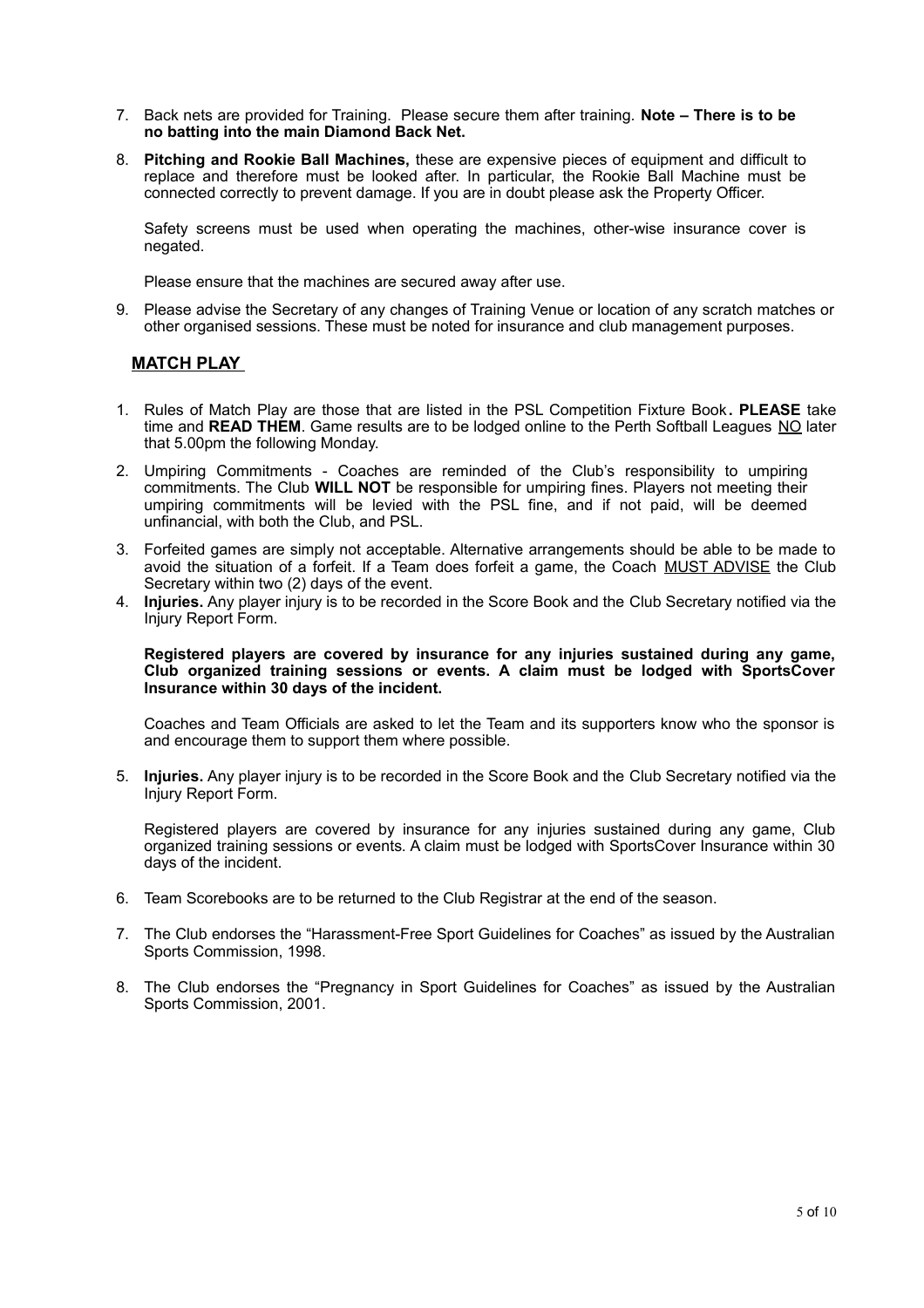# **SPORTS SAFE POLICY PLAN**

## **VISION**

To be a progressive Softball Club, promoting the game for all ages and abilities, by giving everyone the opportunity to either play socially or advance to the elite level.

## **POLICIES**

- 1. Recommend the use of custom fitted mouth guards.
- 2. Advise players and coaches that the wearing of protective clothing and footwear is compulsory.
- 3. Promote warm up, stretching and cool down exercises before and after all training and competitions.
- 4. Encourage players to provide their own water and advise them to replace fluids before, during and after games.
- 5. Request players to advise of any medical problems that may affect them during the course of games or training and to provide this information to the team coach.
- 6. A First Aid box, appropriately stocked, will be made available at all training sessions and all games.
- **7. Consideration will be given to environmental conditions such as heat and playing surface when conducting training sessions and home games.**

### **PEOPLE**

- 1. We require an active Committee who, through fundraising, are able to subsidise Junior Fees to encourage more young people to take up Softball.
- 2. We support being a 'Healthy Club'.
- 3. We support the SmokeFree WA Policy.
- 4. We promote safe and enjoyable participation for all and provide ongoing education and training for members through various programs.
- 5. We actively encourage Coaches and Team Managers through financial incentives to undertake and maintain accreditation.
- 6. We request Coaches, Players and Officials to be aware of their Roles and Responsibilities, and they are encouraged to act as Sport Safe role models at all times. This message is reinforced in the WASA Fixture Book and Official Rules.

### **PROPERTY/FACILITIES**

- 1. We recognize the need to provide quality playing equipment.
- 2. We have the following safety/practices in place:-
	- 2.1 Grounds are kept in good order by the Local Authority.
	- 2.2 Change rooms are kept clean, hygienic and well maintained by the Local Authority.
	- 2.3 Playing surfaces are to be inspected by Team Officials prior to play commencing.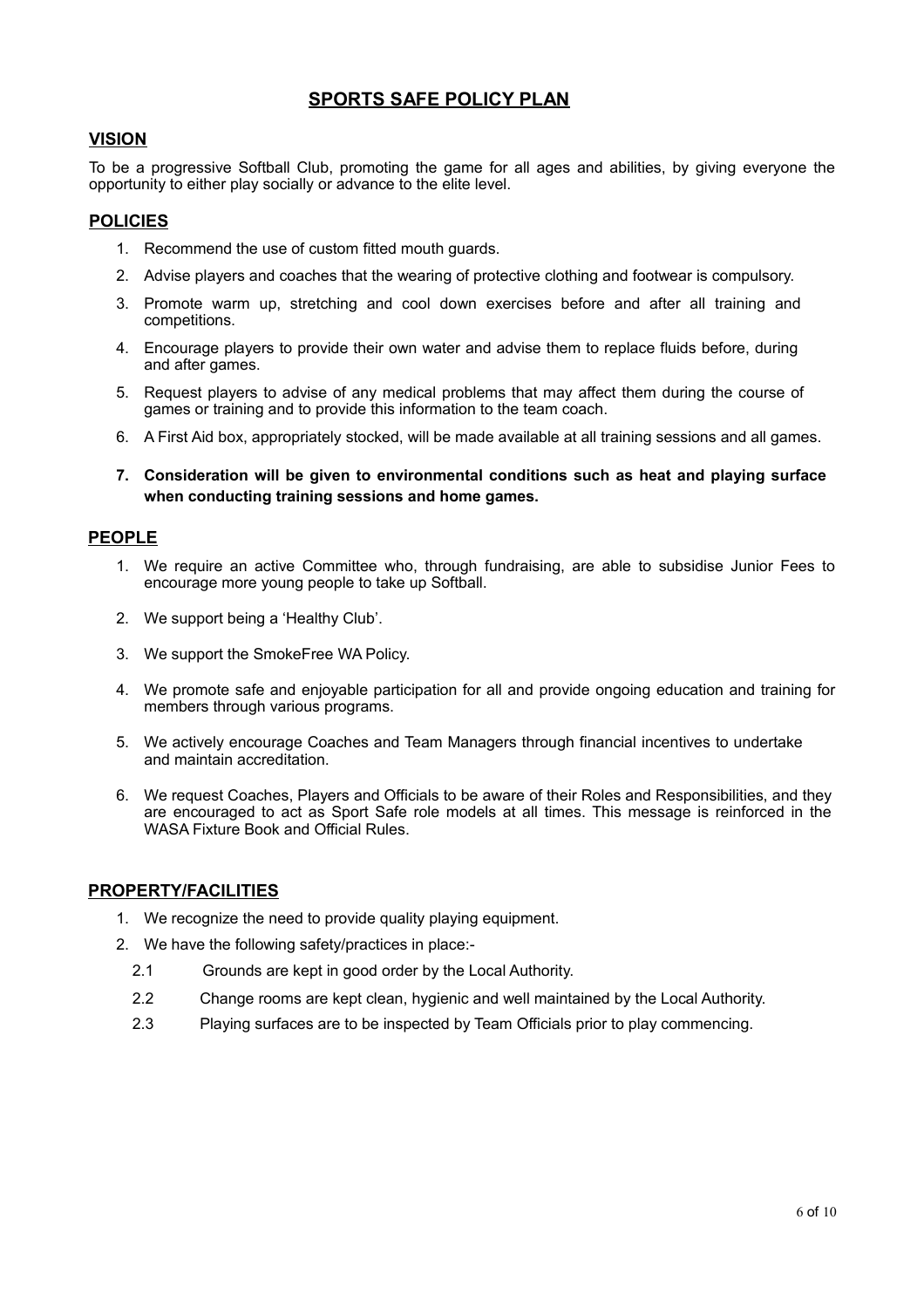## **ALCOHOL/DRUG POLICY**

### **Alcohol**

- 1. Lower strength alcohol will be available and promoted.
- 2. Non-alcohol beverages will be available and potable water will be supplied free of charge.
- 3. Alcohol will be served in accordance with the requirements set out in the Liquor Licensing Act. This includes requesting proof of age from any person suspected of being under the age of eighteen years.
- 4. Responsible server training will be provided to volunteers who serve alcoholic drinks when available.
- 5. Safe transport options will be encouraged.
- 6. The irresponsible use of alcohol will not be glamorised.
- 7. Coaches are not permitted to allow players to participate in any training session or game, if suspected of being under the influence of alcohol.

#### **Other Drugs**

- 1. The use of illicit and/or performance enhancing drugs will not be promoted or glamorised.
- 2. The use of illicit and performance enhancing drugs will not be allowed at Training or any Home Games controlled by the Club.
- 3. Coaches Are not permitted to allow players to participate in any Training Session or Game, if suspected of being under the influence of drugs.

## **SOFTBALL COACH'S CODE OF CONDUCT**

- 1. Respect the rights, dignity and worth of every human being regardless of age, gender, ethnic origin, religion or ability. Refrain from any discriminatory practice on the basis of age, gender, religion, ethnic origin or ability of players.
- 2. Endeavour to ensure the player's time spent with you is a positive experience. Respect the talent, developmental stage and goals of each individual player.
- 3. Treat each player as an individual and help them reach their full potential. Provide training programs that are planned and sequential and suitable for the age, experience and ability of the players. The contract of the contract of the contract of the contract of the contract of the contract of the contract of the contract of the contract of the contract of the contract of the contract of the contract of the c
- 4. Be fair, considerate and honest with players. Be reasonable in your demands on your player's time and ensure there is an appropriate balance between sporting involvement, education and career objectives. Implement clear rules for players in training and general conduct.
- 5. Be professional in your appearance and manner and accept responsibility for your actions. Display high standards in language, manner, punctuality, preparation and presentation. Display control, respect, dignity and professionalism to all involved with softball (including opponents, coaches, officials, umpires, scorers, administrators, the media, parents and spectators) and encourage your players to demonstrate the same qualities.
- 6. Make a commitment to providing a quality service to your players, your Affiliated Club, State/Territory and Softball Australia, by continually improving your coaching knowledge and skill. Maintain and improve your NCAS accreditation. Seek continual self-improvement through performance appraisal and ongoing education.
- 7. Operate within the rules and spirit of the sport. Abide by and respect the regulations governing softball and sport generally and the organizations and individuals administering those regulations. Reject the use of performance enhancing drugs in sport and abide by the regulations of the relevant national and international sporting organizations and government regulatory bodies.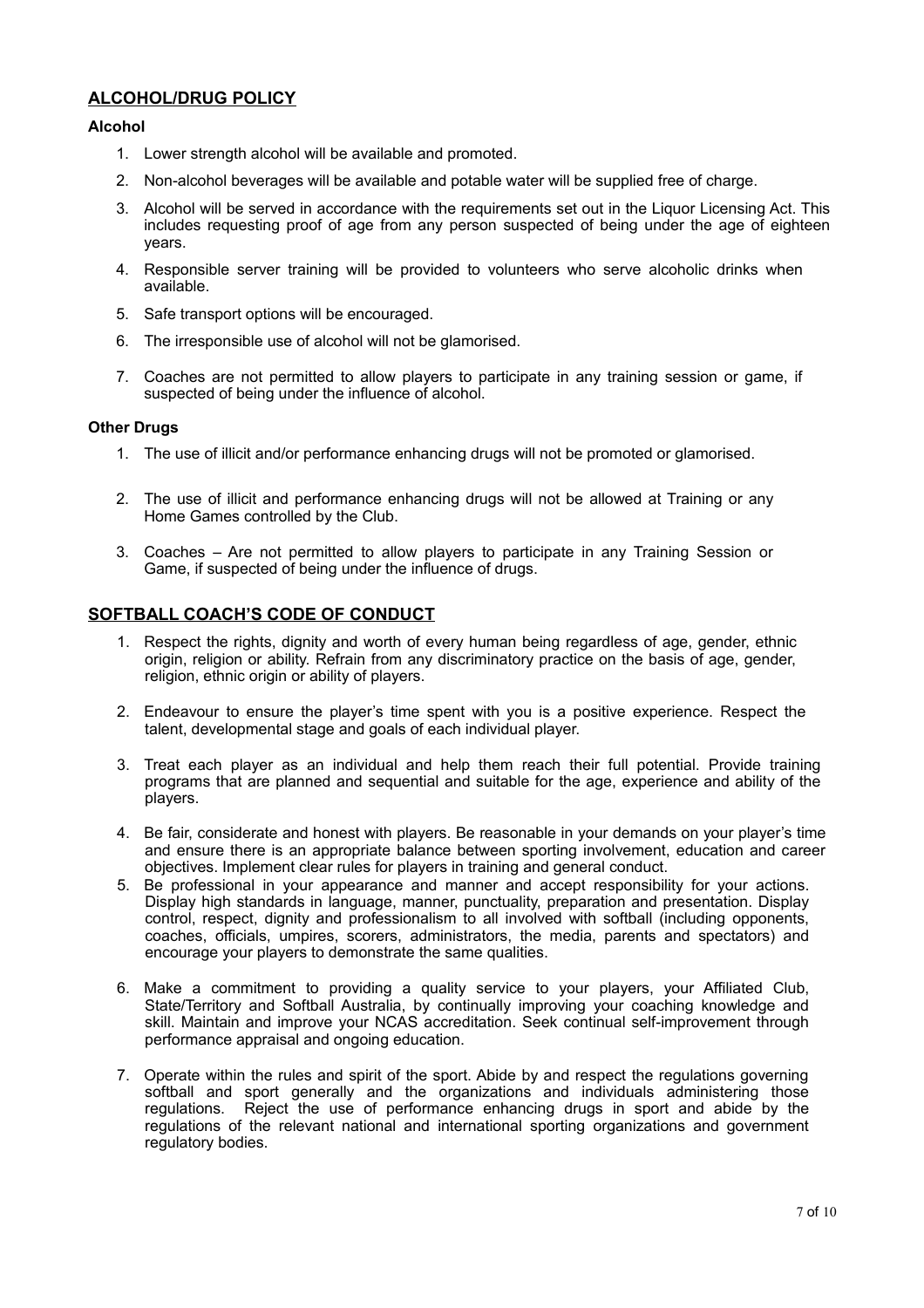- 8. Ensure physical contact with players is appropriate to the situation and necessary for the player's skill development. Inappropriate physical contact is a form of sexual harassment.
- 9. Refrain from any form of personal abuse towards your players. This includes verbal, physical and emotional abuse.
- 10. Refrain from any form of sexual harassment towards your players. This includes explicit, implicit, verbal and non-verbal sexual harassment. Refrain from initiating a relationship with a player and also discourage, in a sensitive manner, an attempt by a player to initiate a sexual relationship with you.
- 11. Provide a safe environment for training and competition. Ensure that equipment and facilities meet safety standards and are appropriate for the age and ability of the players.
- 12. Show consideration and caution towards sick and injured players. Provide modified training program where appropriate. Allow further participation in training and competitions only when appropriate. When necessary, follow the advice of a reputable doctor or physiotherapist when determining when a sick or injured player is ready to recommence training or competition.
- 13. Be a positive role model for softball and your players.
- 14. **Breaches of any of the above rules may result in an appearance before the club's disciplinary committee. They will be addressed in accordance with the club's Constitution.**

#### **PARENT/GUARDIAN CODE OF ETHICS**

In addition to Softball Australia's General Code of Ethics, as a parent/guardian of a player/participant in any activity held by or under the auspices of Softball Australia, a Member Association or an Affiliated Club, you must meet the following requirements in regard to your conduct during any such activity or event.

- 1. Remember that your child participates in sport for their own enjoyment, not yours.
- 2. Focus on your child's efforts and performance rather than winning or losing.
- 3. Never ridicule or yell at your child and other children for making a mistake or losing a competition.
- 4. Show appreciation for good performance and skilful plays by all players (including opposing players).
- 5. Respect officials' decisions and teach children to do likewise.
- 6. Do not physically or verbally abuse anyone associated with the sport (player, coach, umpire etc).
- 7. Respect the rights, dignity and worth of every person regardless of their gender, ability, cultural background or religion.

#### **SPECTATOR'S CODE OF ETHICS**

In addition to Softball Australia's General Code of Ethics, as a spectator in any activity held by or under the auspices of Softball Australia, a Member Association or an Affiliated Club, you must meet the following requirements in regard to your conduct during any such activity or event.

- 1. Applaud good performance and efforts from all players and teams. Congratulate all players on their performance regardless of the game's outcome.
- 2. Respect the decisions of officials and teach young people to do the same.
- 3. Never ridicule or scold a young player for making a mistake. Positive comments are motivational.
- 4. Be fair, considerate and honest with players. Be reasonable in your demands on your player's time and ensure there is an appropriate balance between sporting involvement, education and career objectives. Implement clear rules for players in training and general conduct.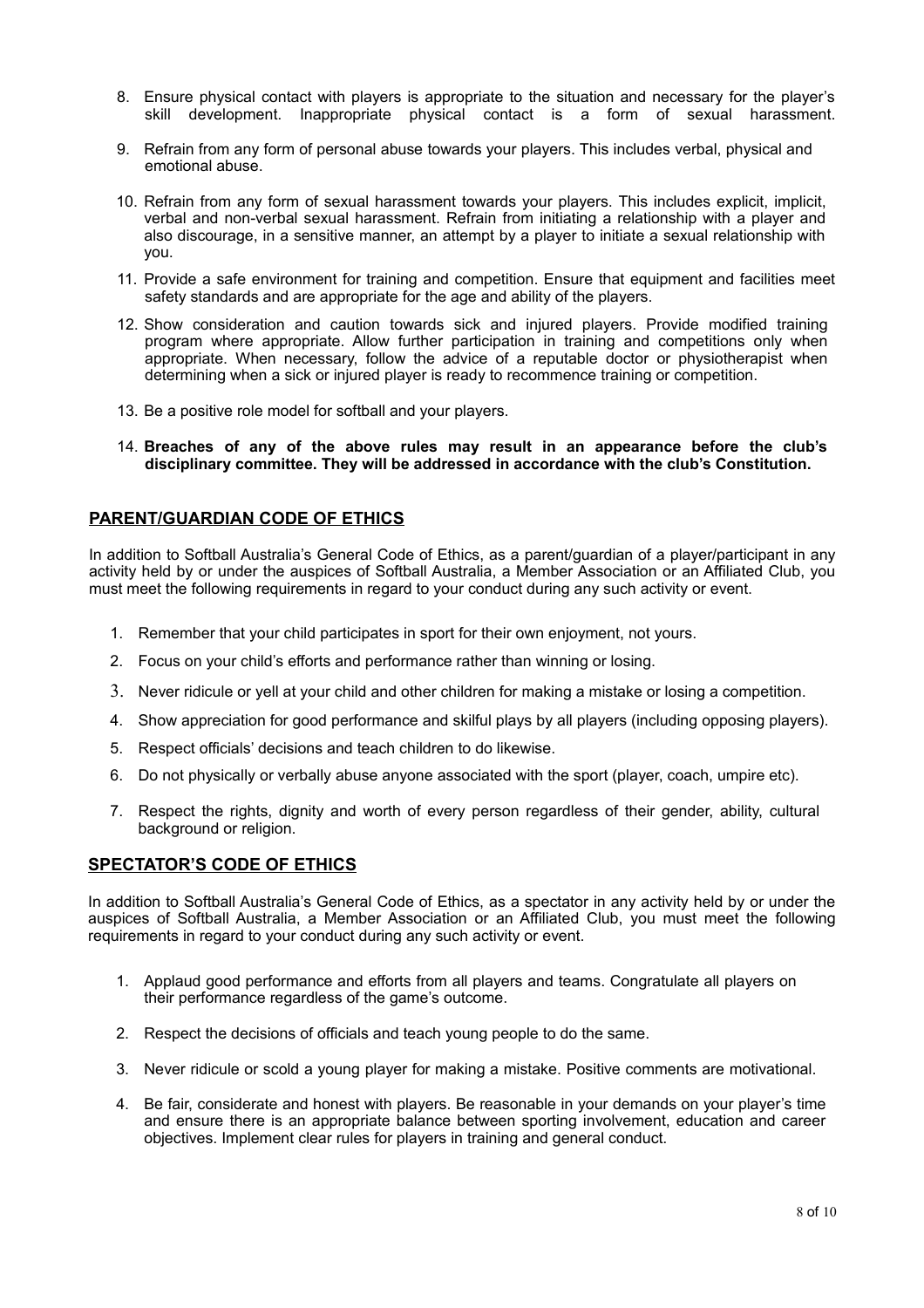- 5. Show respect for your team's opponents. Without them there would be no game.
- 6. Encourage players to follow the rules and the officials' decisions.
- 7. Do not use violence, harassment or abuse in any form (ie do not use foul language, sledge or harass players, coaches, officials or other spectators).
- 8. Respect the rights, dignity and worth of every person regardless of their gender, ability, cultural background or religion.

## **PLAYER'S CODE OF ETHICS**

In addition to Softball Australia's General Code of Ethics, as a player or participant in any activity held by or under the auspices of Softball Australia, a Member Association or an Affiliated Club, you must meet the following requirements in regard to your conduct during any such activity or event.

- 1. Be a positive role model for softball at all times, and accept responsibility for your actions.
- 2. Participate within the competition conditions and rules, and in the spirit of fair play.
- 3. Respect opposition players and officials and treat them with proper regard for their rights, obligations and position held in softball or the community.
- 4. Refrain from offensive or abusive language and gestures.
- 5. Accept victory and defeat with dignity.
- 6. Comply with umpires' decisions in a professional manner.
- 7. Maintain high standards of personal hygiene and appearance.
- 8. Cooperate with all official requests to promote and market softball in a professional manner.
- 9. Behave with dignity and respect when in public.
- 10. Refrain from making sexist or racist jokes, jokes about a particular sexual orientation, or jokes about a player, coach's or other participant's ability.
- 11. Refrain from making derogatory or demeaning remarks about any players, coaches or participants.
- 12. Refrain from using profane, insulting, harassing or otherwise offensive language.
- 13. Refrain from making sexual innuendoes towards any players, coaches or participants.
- 14. Do not tolerate acts of aggression.
- 15. Players should at all times, avoid intimate relationships with their coach.
- 16. Perform any duties and responsibilities where you are a representative of Softball Australia in a mature, fair and professional manner.
- 17. Refrain from engaging in any behaviour as listed under the definitions of harassment, outlined in Softball Australia's Member Protection Regulation.